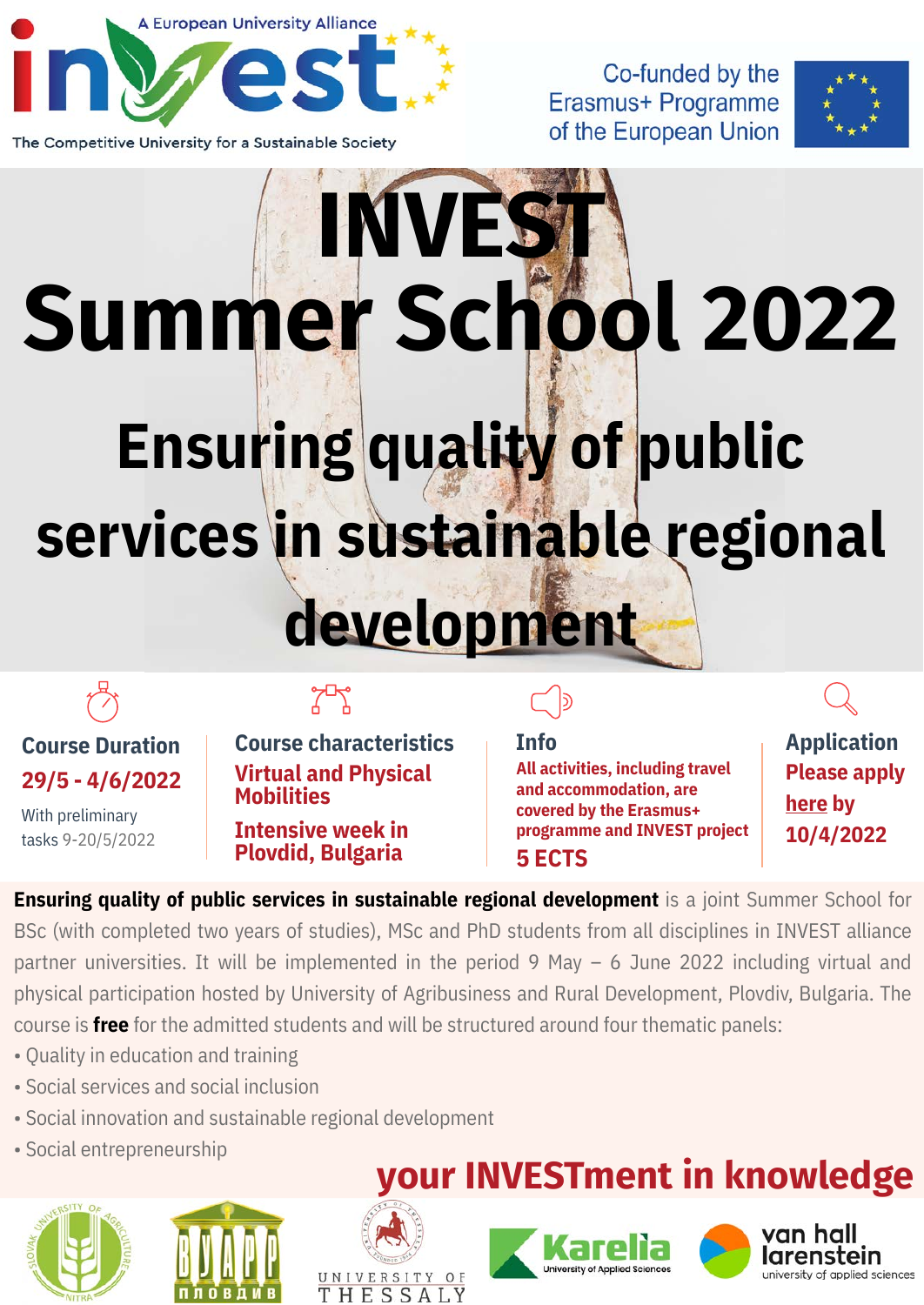## ctrl

### TAKE **ADVANTAGE** OF THIS **OPPORTUNITY** OPEN UP YOUR **FUTURE**

*"Quality is not an act. It is a habit." Aristotle*



After completing the summer school:

- You will have knowledge of assuring quality in education and training, social services and social inclusion, social innovation and social entrepreneurship.
- You will understand contemporary challenges to sustainable regional development and new entrepreneurial models of social economy.
- You will make individual and group research and innovation projects in the INVEST Regional Living Lab.
- You will be able to work on individual and group assignments, present your own achievements in the field of social business models and social innovation in education, community and/or social services and
- You will be also able to extend your network and contacts with key stakeholders in sustainable regional development cooperating in INVEST Regional Living Lab.



The summer school will be divided into two parts:

(1) *Two weeks of virtual mobility*  including preparatory work, induction trainings and provision of basic terminology, working in the e-learning and having access to specialized training and guidance materials. Initial assignments will be given in cooperation with the mentoring support of dedicated coaches.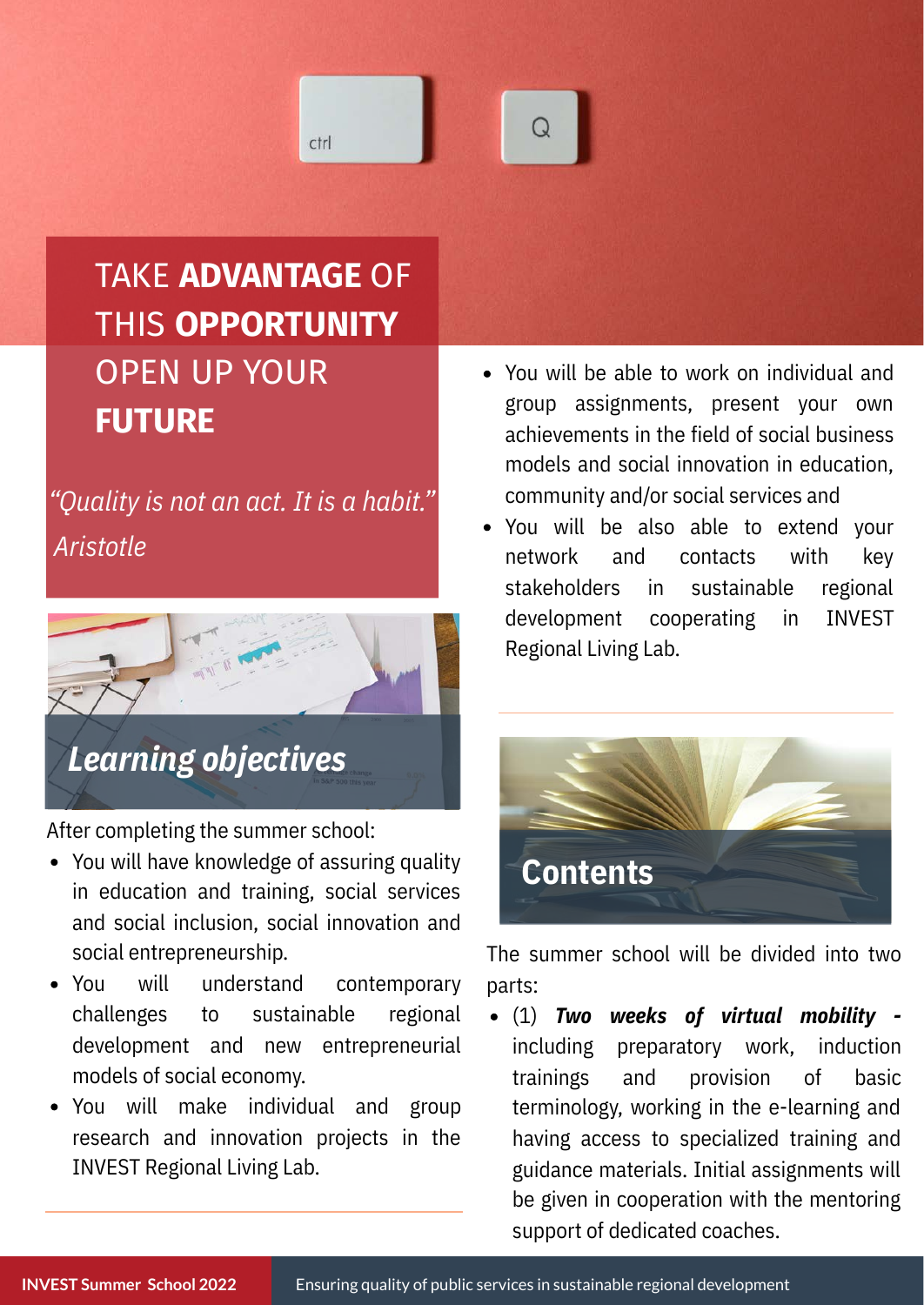### TAKE **ADVANTAGE** OF THIS **OPPORTUNITY** OPEN UP YOUR **FUTURE**

ctrl

*"Earth provides enough to satisfy every man's need, but not every man's greed." Mahatma Gandhi*

(2) *The intensive physical course* will last one week and will be divided into four panels of lectures and discussions:

- · **Quality in education and training**;
- · **Social services and social inclusion**;
- · **Social innovation and sustainable regional development**;
- · **Social entrepreneurship**,

along with field visits and working in teams on innovative ideas in social entrepreneurship

#### **As a participant in the summer school:**

· You will meet with prominent lecturers and researchers, key stakeholders in public services assurance and colleagues interested in sustainable regional development, social innovation and social entrepreneurship.

· You will learn about Bulgarian culture, Bulgarian cuisine and experience in ensuring quality of public services and sustainable regional development.

· You will also participate in the field visits and the work of the INVEST Living Labs in Bulgaria. · You will also plan and implement a joint

cultural evening and have the opportunity to join cultural and social events in Plovdiv and the region during your stay in Bulgaria.

· At the end of the course, you will be able to present the results of your individual and group assignments, to be awarded and to provide feedback of your satisfaction.

The summer school will be concluded with an **Awarding ceremony** presenting your ideas and getting evaluation by the jury members of the INVEST Summer School 2022. **Special prizes will be given to the most innovative and influencing presentations.**

A week after, *feedback* will be collected.



The Competitive University for a Sustainable Society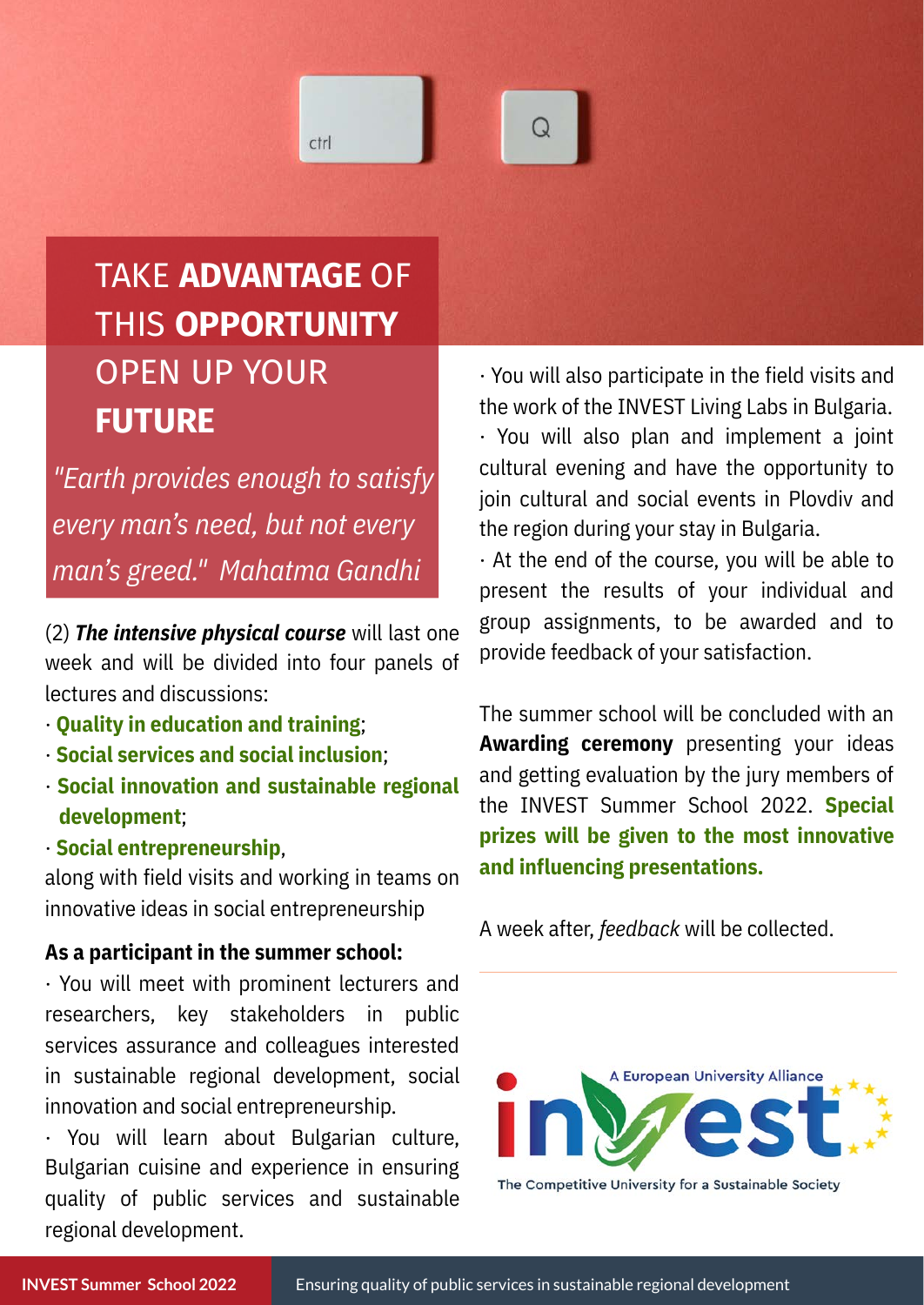

ctrl

*"Inclusion is not a matter of political correctness. It is the key to growth." Jesse Jackson*



- BSc (you should have completed two years of studies), MSc or PhD student.
- Minimum requirements for English language level is B2

Each partner university will select 5 students. You should send your application to your respective coordinator by 10th of April 2022. Your application should be in the form of a motivation letter or video, including your motivation for taking the course and how you plan to utilize the information you will gain from the course.



The summer school will be implemented (both online and as a physical event) of **four phases**: **(1) Preparatory work – phase 1 (virtual mobility):** 5 days in convenient time for the participants in recorded online sessions, flexible planning of time for both synchronous and asynchronous participation and communication;

**(2) Preparatory work – phase 2 (virtual mobility)**: 5 days of working on the assignments;

**(3) Intensive program on place in Plovdiv, Bulgaria (physical mobility):** expert lecturers, round table discussions / workshops; field trips; working in groups on the assignments and making a presentation of team work.

**(4) Feedback week:** online.

Total duration of study (excluding 2 travel days): 15 days

#### **[Please apply here by 10/4/2022](https://www.invest-alliance.eu/en/Home/FormRegistration?code=2)**

**ECTS credits: 5**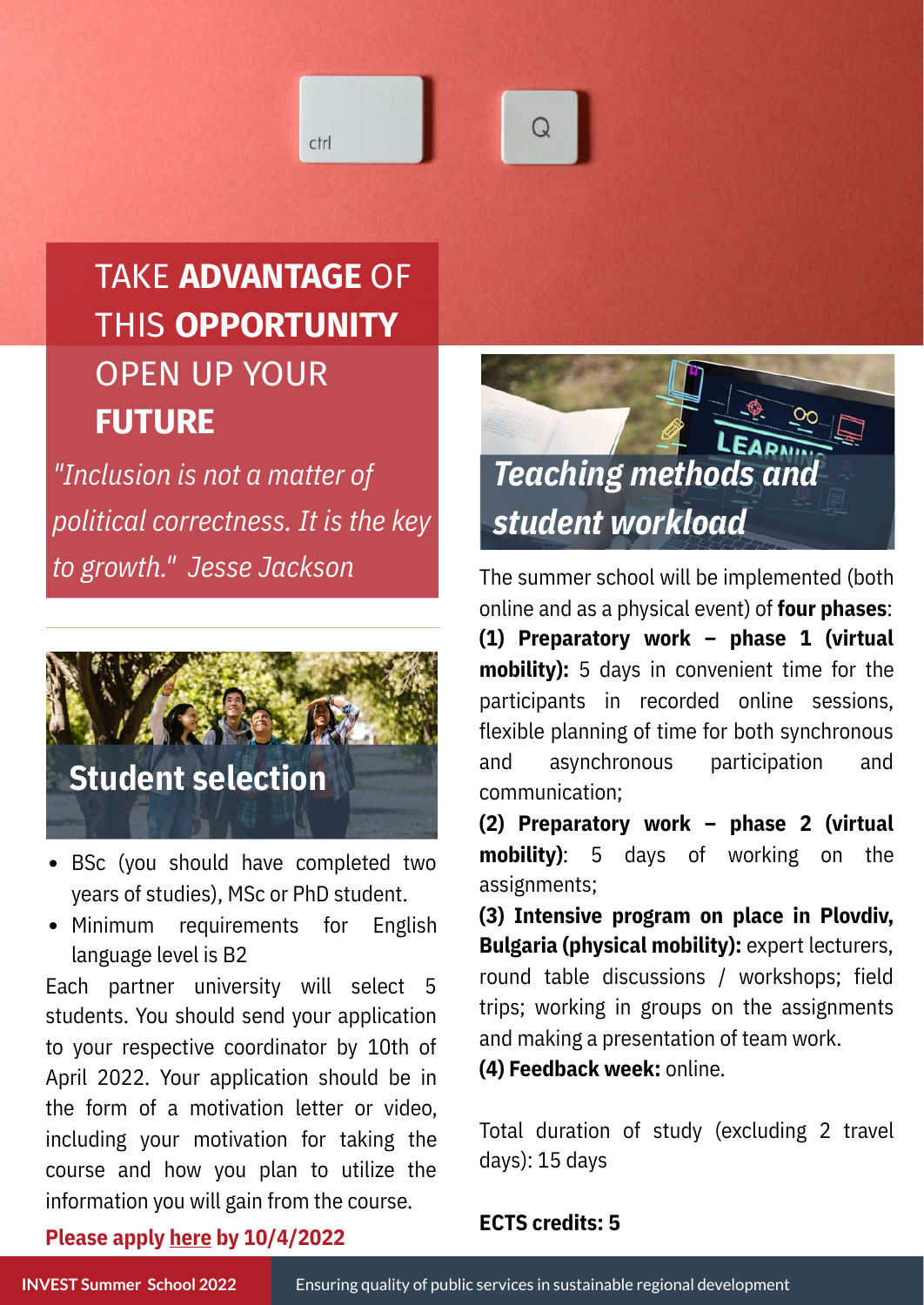### TAKE **ADVANTAGE** OF THIS **OPPORTUNITY** OPEN UP YOUR **FUTURE**

ctrl

*"Quality means doing it right when no one is looking." Henry Ford*



The summer school will be evaluated on a scale of 1-5, where 5 is excellent and 1 is satisfactory.

The evaluation of the summer school will be based on the approved completion of the preliminary assignments (10%), expert evaluation of the presentation of team work (20%), report of the solution (30%), participation in joint online meetings and group work (20%) and the learning diary (20%).

*The group assignment will be to present an innovative business model for a social enterprise applying the strategic management template of Business Model Canvas.*

The model will be evaluated according to the following criteria:

(1) innovativeness and significance as a whole;

(2) value of the idea for sustainable regional development;

(3) potential for uptake / implementation;

(4) potential for further development in INVEST;

(5) communicating the idea with the presentation.

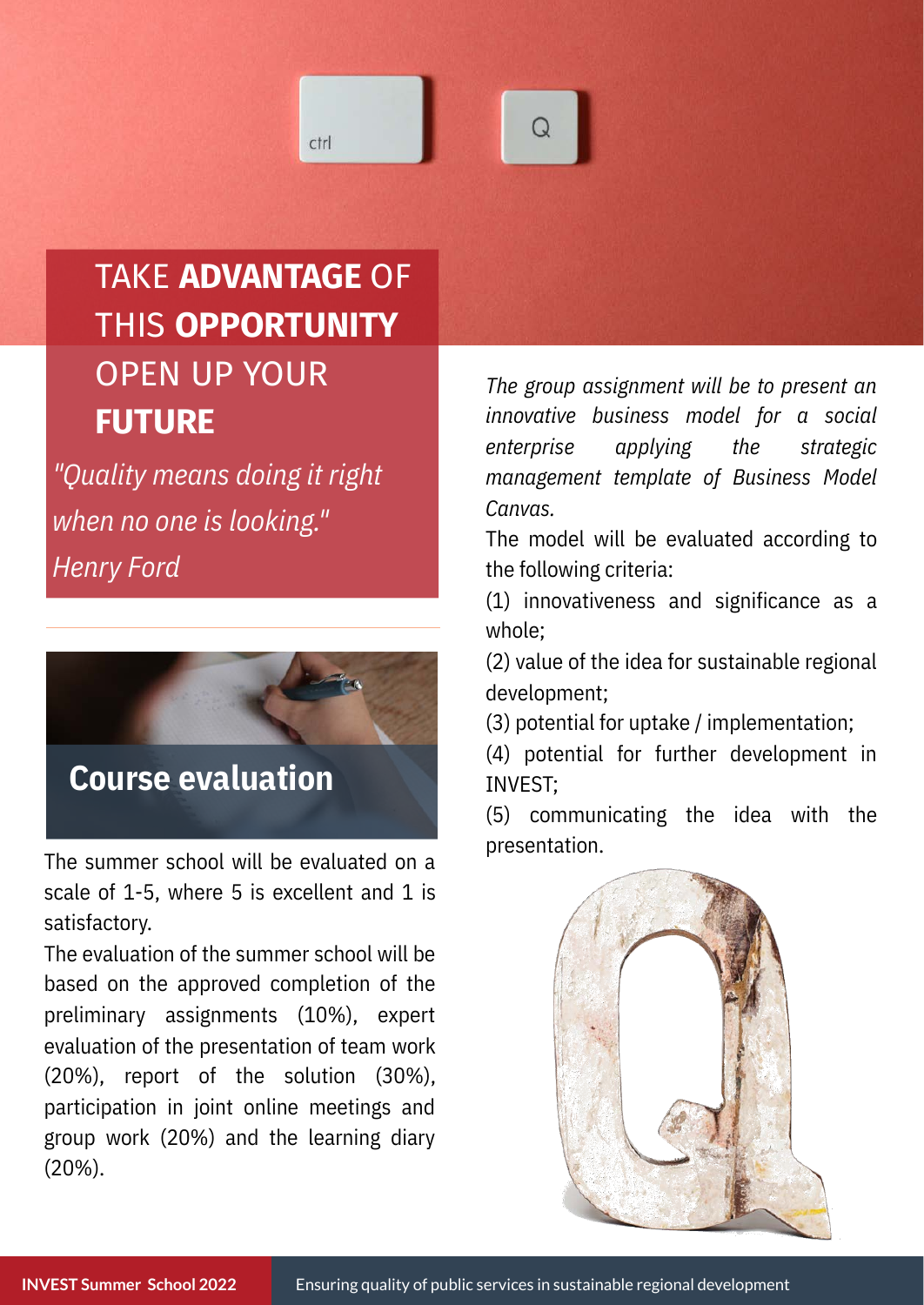## **INVEST Summer School 2022** ctrl

## **Ensuring quality of public services in sustainable regional development**



### **Contact information**

#### **Slovak University of Agriculture in Nitra (SUA):**

Monika Bumbalová, monika.bumbalova@uniag.sk

#### **University of Agribusiness and Rural Development (UARD):**

Miglena Kazashka, mkazashka@uard.bg

### **University of Thessaly (UTH):**

Vasilis Kyriatzis, kyriatzis@uth.gr

### **Karelia University of Applied Sciences (Karelia UAS):**

Kaija Saramäki, kaija.saramaki@karelia.fi Sini Rantanen, sini.rantanen@karelia.fi

#### **Van Hall Larenstein University of Applied Sciences (VHL):**

Jannet Lavalette, jannet.lavalette@hvhl.nl Korrie Hoekstra, Korrie.hoekstra@hvhl.nl



### **Implementing Universities**











**University of Agribusiness and Rural Development** of Agriculture in Nitra (Slovakia), **University of Thessaly** (Greece), **Karelia University of Applied Sciences** (Finland), **Van Hall Larenstein University of Applied Sciences** (the Netherlands)

**Disclaimer**: The content of this course brochure represents the views of the author only and is his /her sole responsibility. The European Commission and the Agency do not accept any responsibility for use that may be made of the information it contains.